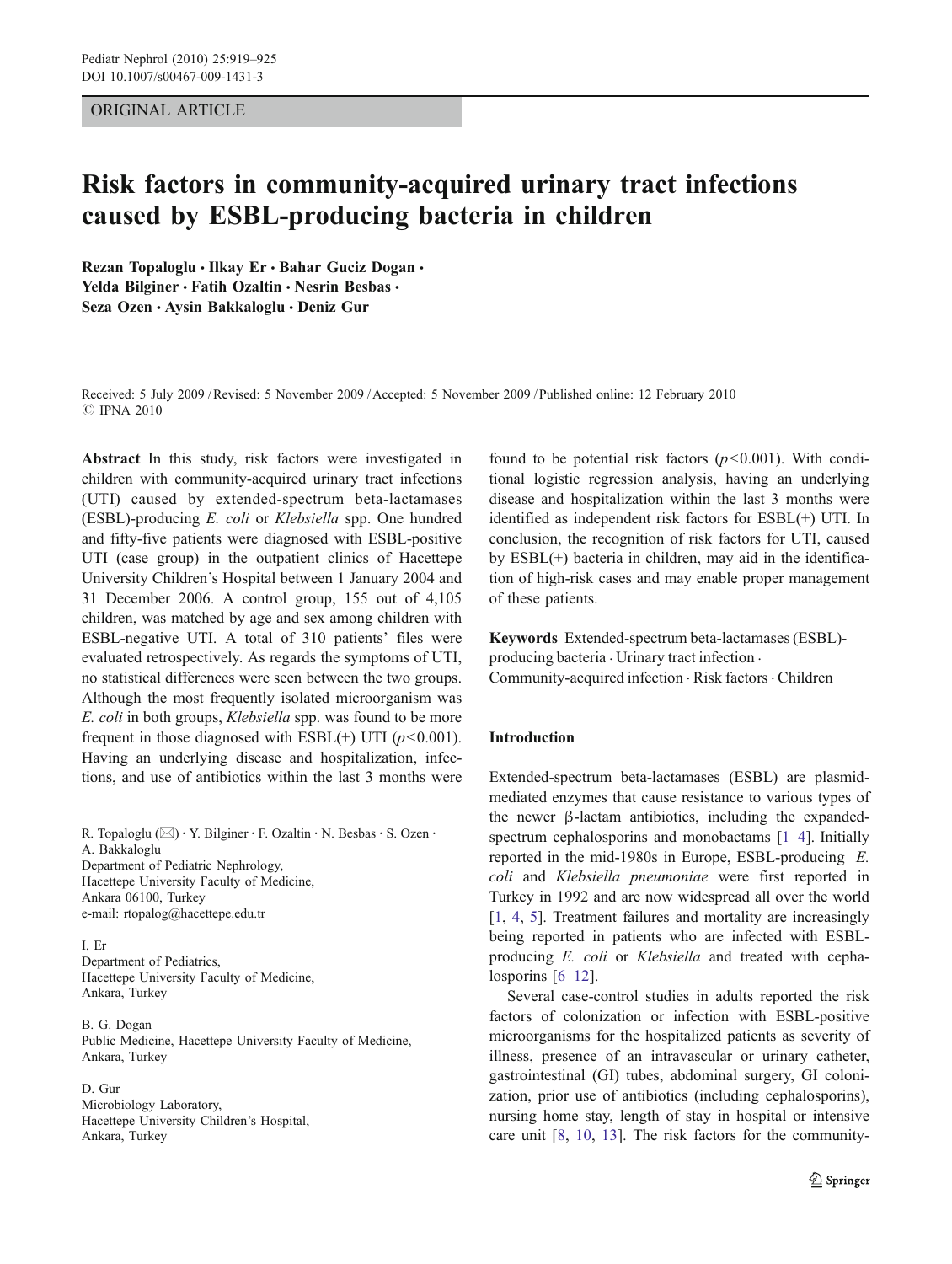acquired infections caused by ESBL-producing microorganisms, which were described in two recent publications, are previous hospital admission, previous use of cephalosporins, penicillins or fluoroquinolones, recurrent urinary tract infections (UTIs), diabetes mellitus, age over 60 years, male sex, and genitourinary pathologies [[14,](#page-5-0) [15\]](#page-5-0).

Few studies examining the risk factors for infections due to ESBL-producing E. coli or K. pneumoniae in children have focused on infections in the hospital [\[12](#page-5-0), [16](#page-5-0)]. The risk factors and the measures to be taken in UTIs caused by ESBL-producing microorganisms in children and the treatment for these infections are not clear. The aim of this study was to investigate the risk factors in children who were seen at the clinics of a university hospital with community-acquired UTIs caused by  $ESBL(+) E.$  *coli* or Klebsiella spp.

## Materials and methods

In this case-control study, 4,105 children, diagnosed with UTI, were seen at the clinics of Children's Hospital of Hacettepe University Faculty of Medicine between 1 January 2004 and 31 December 2006 were investigated. The case group consisted of 155 patients diagnosed with UTI due to  $ESBL(+)$  organisms  $(ESBL(+)$  UTI). Cases and controls were matched by age and sex in a 1:1 ratio. A total of 310 patient records were examined retrospectively. The necessary permission for the retrospective study was obtained from the hospital administration. Patients with  $ESBL(+)$  E. coli or Klebsiella spp. growth  $\geq 10^5$  CFU/ml urine cultures were included in the study. WHO age classification criteria (0-11 months, 12-59 months, 60+ months) was used for grouping ages [\[17](#page-5-0)]. In addition to the potential risk factors, symptoms (fever, vomiting, dysuria, abdominal pain, restlessness, loss of appetite, failure to thrive, and voiding dysfunction) and radiological findings were evaluated.

The percentages of urine specimen-obtaining methods for urine culture, sterile urine bags, midstream clean catch urine, indwelling urinary catheter, and supra pubic aspiration were 60, 31, 8, and 1 respectively in ESBL(+) UTIs and 56, 38, 5, and 1 respectively in ESBL(−) UTIs. Urine cultures were evaluated for the growth of  $ESBL(+) E.$  *coli* and Klebsiella spp. in the Clinical Microbiology Laboratory of the study hospital. Cultures and identification of the isolates were performed following standard methods. Contaminated specimens were discarded from the study. Antimicrobial susceptibilities against various antibiotics were determined with the disk diffusion method following Clinical Laboratory Standards Institute (CLSI) guidelines [\[18\]](#page-5-0). The following antimicrobial agents were tested: amoxicillin-clavulanate, cefprozil, cephalothin, cefazolin,

cefuroxime, cefixime, ceftriaxone, cefotaxime, ceftazidime, cefepime, ciprofloxacin, amikacin, imipenem, trimetoprimsulfamethoxazole (TMP-SMX), and nitrofurantoin (BBL, Becton, Dickinson and Company, Sparks, MD, USA).

#### Identification of ESBLs

Extended-spectrum beta-lactamase production in E. coli and Klebsiella spp. was investigated with phenotypic disk diffusion tests following the CLSI guidelines. Both ceftazidime (30  $\mu$ g), ceftazidime-clavulanic acid (30/10  $\mu$ g), and cefotaxime (30 µg), cefotaxime-clavulanic acid (30/10 µg) disks (BBL) were employed for confirmation of ESBL production. A  $\geq$ 5-mm increase in the zone diameter of ceftazidime-clavulanic acid or cefotaxime-clavulanic acid versus their zone when tested alone was accepted as the indication of ESBL production [\[18](#page-5-0)].

## Statistical evaluation

The data were analyzed by using SPSS 10.0 program. The statistical significance was evaluated by using  $\chi^2$  and Fisher's exact  $\chi^2$  tests for bivariate analysis and the risk factors were evaluated by backward conditional logistic regression analysis [\[19](#page-5-0)].

# Results

In the study period, out of 4,105 children diagnosed with UTI, 155 patients had ESBL(+) UTIs (3.8%) and 3,950 had ESBL-negative UTIs (96.2%). Distribution of ESBL(+) UTIs was 3.6% in 2004, 3.9% in 2005, and 4.2% in 2006 with a slight trend toward insignificant increase  $(p=0.776)$ .

The age and sex distribution of the patients with ESBL (+) UTI are shown in Table 1. While there was a male predominance up to 1 year of age, after 1 year of age ESBL (+) UTI, was found predominantly in girls, as is seen in UTIs in general. Median age of the patients was 20 months (range 0–192 months); the median age for the boys was 6.5 months and for the girls 54 months.

Table 1 The age and sex distribution of the patients with extendedspectrum beta-lactamase (ESBL)-positive urinary tract infection (UTI)

| Age (months) | Male             |               | Female           |      | Total            |               |
|--------------|------------------|---------------|------------------|------|------------------|---------------|
|              | $\boldsymbol{n}$ | $\frac{0}{0}$ | $\boldsymbol{n}$ | $\%$ | $\boldsymbol{n}$ | $\frac{0}{0}$ |
| $0 - 11$     | 45               | 71.4          | 18               | 28.6 | 63               | 40.6          |
| $12 - 59$    | 16               | 40.0          | 24               | 60.0 | 40               | 25.8          |
| $60, +$      | 11               | 21.5          | 41               | 78.8 | 52               | 33.6          |
| Total        | 72               | 46.5          | 83               | 53.5 | 155              | 100.0         |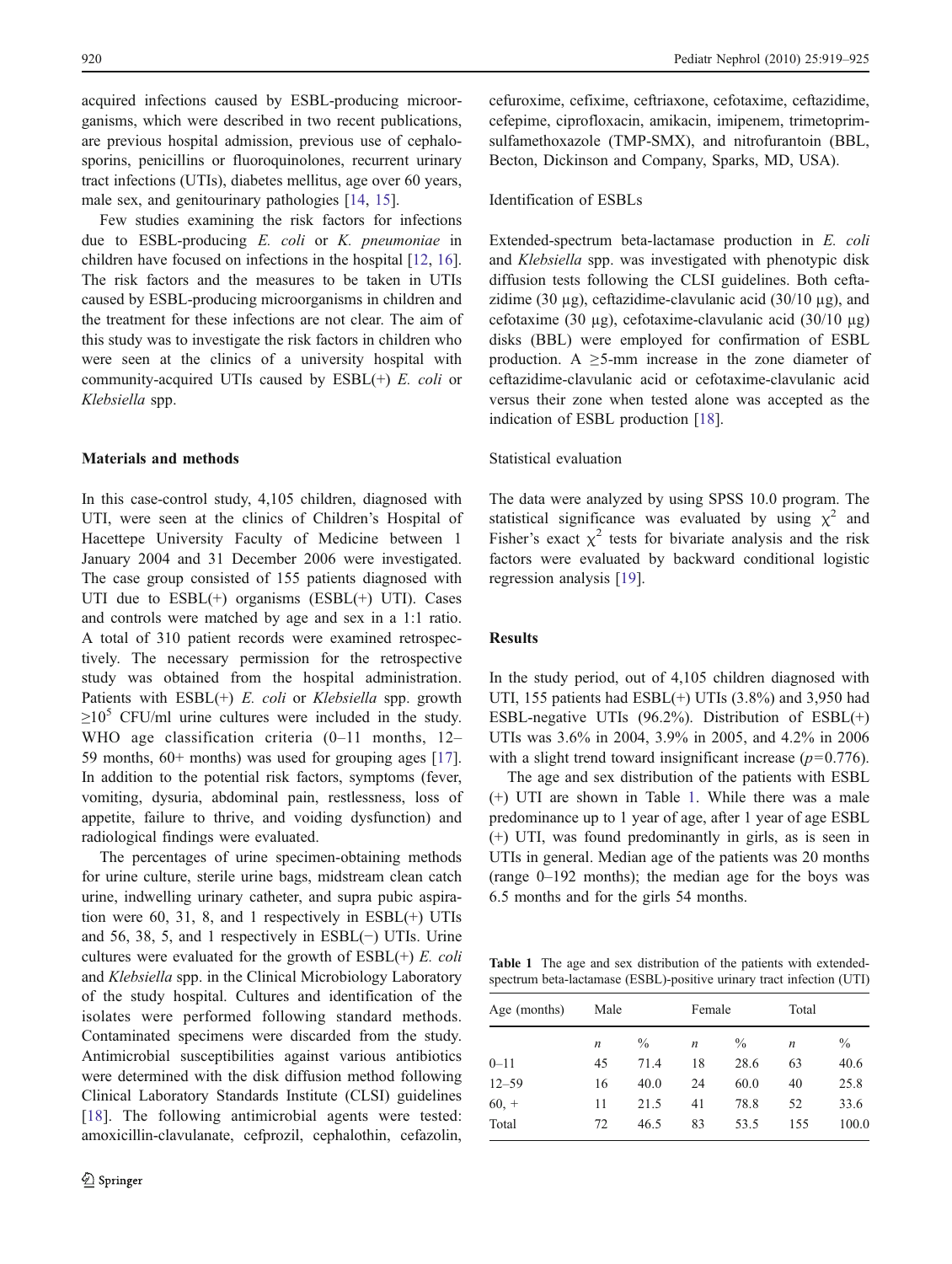The percentages of urine specimen-obtaining methods for urine culture were matching in both groups.

Regarding the signs and symptoms (fever, vomiting, dysuria, abdominal pain, restlessness, loss of appetite, failure to thrive, voiding dysfunction, primary and secondary enuresis), there was no statistically significant difference between the groups (Table 2). Patients with asymptomatic bacteriuria are excluded.

According to the ultrasound findings, renal and collecting system abnormalities, nephrocalcinosis/-lithiasis were more frequent in ESBL $(+)$  patients (52.2%;  $p=0.006$ ). High degree (4–5°) unilateral and/or bilateral vesicoureteral reflux (VUR) was frequent in ESBL(+) patients (71.7%) compared with ESBL(−) (68.0%;  $p=0.018$ ).

The most frequent isolate was E. coli for both case and control groups; however, Klebsiella spp. were more frequent among  $ESBL(+)$  UTI compared with  $ESBL(−)$ UTI  $(p<0.001$ ; Table [3\)](#page-3-0).

#### Risk factors

Since the cases were matched one-by-one according to age and sex and the data were limited to the patients' records, four main risk factors were evaluated as follows: underlying disease, hospitalization in the last 3 months, use of antibiotics in the last 3 months, infection in the last 3 months including UTI. All the differences observed in the risk factors were found to be statistically significant in the ESBL(+) group ( $p$ <0.001; Table [4](#page-3-0)).

Renal and nonrenal causes of underlying diseases and statistical comparison were seen in Table [5.](#page-4-0) When the underlying diseases were evaluated among themselves, anatomical abnormalities and functional abnormalities, septicemia, and systemic diseases were significantly higher in ESBL(+) patients except duplex systems and recurrent urinary tract infections without renal abnormalities (Tables [4](#page-3-0), [5\)](#page-4-0).

Regarding the history of infections in the past 3 months, UTIs were significantly more frequent among  $ESBL(+)$ 

patients  $(p<0.001$ ; Table [4](#page-3-0)). When the antibiotics used within 3 months were evaluated among themselves, the use of third and fourth generation cephalosporins alone, use of other antibiotics (fluoroquinolone, carbapenems, and aminoglycosides) alone, suppression treatment with TMP/SMX or nitrofurantoin, and various combinations of these antibiotics, were found to be significantly higher in ESBL(+) patients. Detailed analysis of history of hospitalization within the last 3 months showed that being hospitalized for any reason given in Table [4](#page-3-0) was found to be significantly higher in  $ESBL(+)$  patients ( $p<0.01$ ). According to backward stepwise conditional logistic regression analysis, having renal abnormalities (OR=4.8) or septicemia/systemic diseases (OR=16.8), hospitalization within the last 3 months due to renal problems  $(OR=3.2)$ or other identified causes (prematurity, indirect hyperbiluribinemia, systemic infections, non-urinary system operations;  $OR=3.2$ ) were found to be independent risk factors for developing an ESBL(+) UTI (Table [6\)](#page-4-0).

## Discussion

Extended-spectrum beta-lactamases have been increasingly reported from all parts of the world since their first description in 1983. They were originally reported more frequently in Klebsiella pneumoniae causing hospital infections; however, in recent years their prevalence has increased in E. coli causing communityacquired infections, most of which are UTIs [[4,](#page-5-0) [15,](#page-5-0) [20](#page-5-0)– [22](#page-6-0)]. Risk factors in UTIs due to ESBL-producing bacteria have been studied in community and hospital isolates [[6,](#page-5-0) [14](#page-5-0), [15](#page-5-0), [23](#page-6-0)–[25](#page-6-0)]. However, most of these studies have been performed in the adult population and are rare in children [\[26,](#page-6-0) [27](#page-6-0)].

This case-control study is one of the very first studies among children evaluating the risk factors in communityacquired ESBL(+) UTIs with the aim of contributing to the diagnosis and management of these children. Within the

| Signs and symptoms               | $ESBL(+)$ ( $N=155$ ) |               | $ESBL(-) (N=155)$ |               | $\overline{p}$ |
|----------------------------------|-----------------------|---------------|-------------------|---------------|----------------|
|                                  | $\boldsymbol{n}$      | $\frac{0}{0}$ | $\boldsymbol{n}$  | $\frac{0}{0}$ |                |
| Fever                            | 63                    | 40.6          | 50                | 32.3          | 0.125          |
| Vomiting                         | 52                    | 33.5          | 52                | 33.5          | 1.000          |
| Dysuria                          | 29                    | 18.7          | 39                | 25.2          | 0.170          |
| Abdominal pain                   | 31                    | 20            | 35                | 22.6          | 0.579          |
| Enuresis and voiding dysfunction | 40                    | 25.8          | 29                | 18.7          | 0.133          |
| Restless                         | 47                    | 30.3          | 41                | 26.5          | 0.450          |
| Low appetite                     | 27                    | 17.4          | 33                | 21.3          | 0.388          |
| Failure to thrive                | 8                     | 5.2           | 12                | 7.7           | 0.355          |

Table 2 Signs and symptoms of children with ESBL(+) and ESBL(−) UTI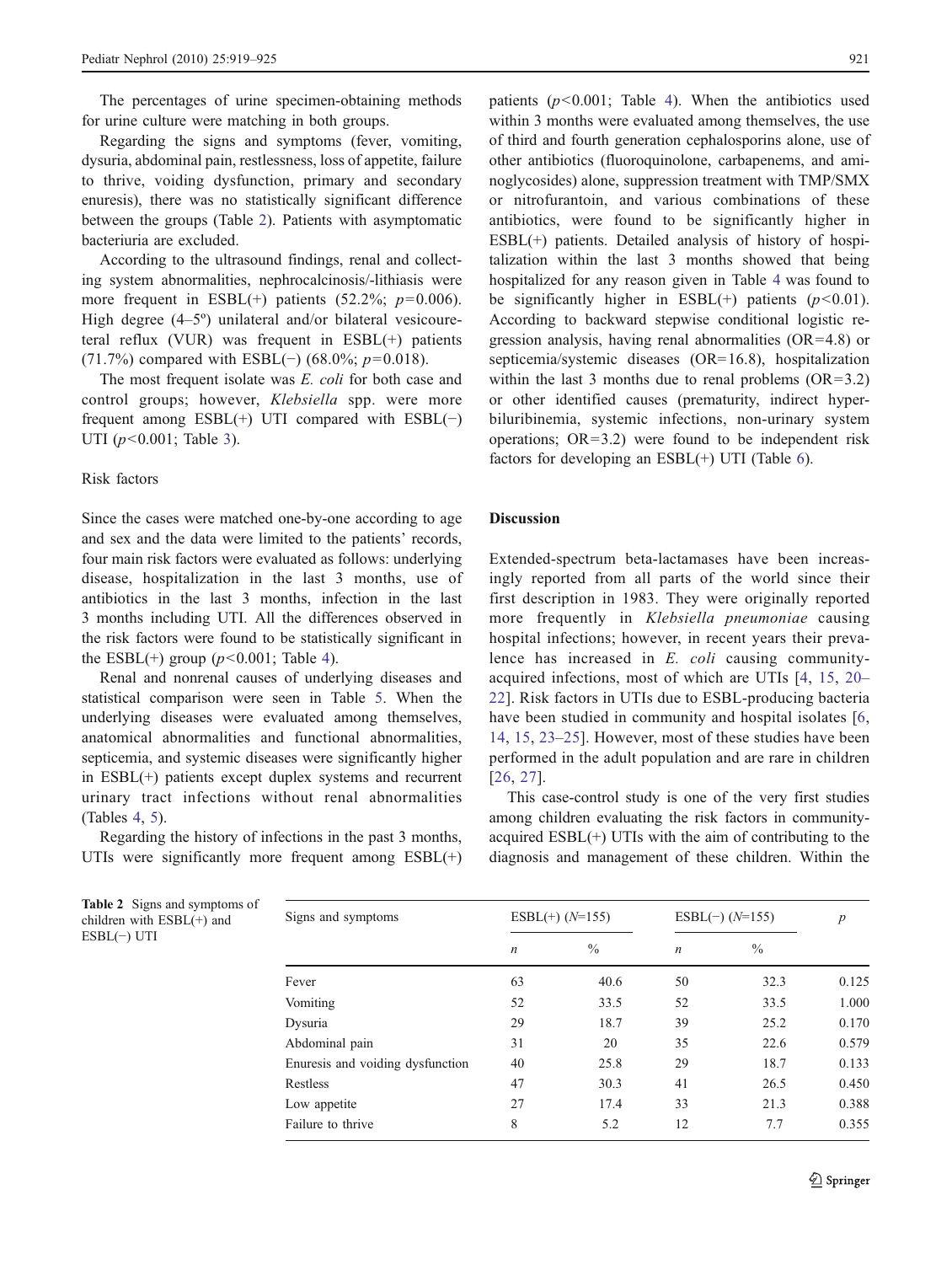| Microorganisms  | $ESBL(+)$ ( $N=155$ ) |               | $ESBL(-)$ ( $N=155$ ) |               |
|-----------------|-----------------------|---------------|-----------------------|---------------|
|                 | $\boldsymbol{n}$      | $\frac{0}{0}$ | $\boldsymbol{n}$      | $\frac{0}{0}$ |
| E. coli         | 100                   | 64.5          | 132                   | 85.2          |
| Klebsiella spp. | 55                    | 35.5          | 23                    | 14.8          |

<span id="page-3-0"></span>Table 3 Distribution of E. coli and Klebsiella spp. in  $ESBL(+)$  and ESBL(−) UTI

 $\chi^2$ =17.5, df=1, p<0.001

study period (1 January 2004 and 31 December 2006), among 4,105 children diagnosed with UTI, 155 (3.8%) had  $ESBL(+)$  UTIs.

In both cases and controls, E. coli was the leading isolated microorganism; however, among the cases, Klebsiella spp. was more than two times as frequent compared with the controls  $(35.5\%), p<0.001$ . Other studies report similar findings [\[14](#page-5-0), [27](#page-6-0)–[30](#page-6-0)]. These findings may suggest that if the isolated microorganism is Klebsiella spp. in UTI, production of ESBL may more frequently be expected. This result may be useful in deciding on empirical therapy for UTI until the production of ESBL has been verified.

Several authors have reported age over 60 years to be an associated or independent risk factor for having community-acquired infections with ESBL-producing microorganisms in adults [\[14](#page-5-0), [15,](#page-5-0) [21\]](#page-6-0). Male sex has also been found to be an associated or independent risk factor in some studies [[14,](#page-5-0) [30](#page-6-0), [31\]](#page-6-0) while others have not shown any association [[15](#page-5-0), [21](#page-6-0)]. In the present study, however, since age and sex were considered to be potential confounders and controlled, these variables were excluded from the association and risk analysis.

Table 4 Bivariate analysis of the potential risk factors in ESBL(+) UTI

| Risk factors                               | ESBL $(+)$ ( $N=155$ ) Percentage | ESBL $(-)$ ( $N=155$ ) Percentage | $\boldsymbol{p}$ |  |
|--------------------------------------------|-----------------------------------|-----------------------------------|------------------|--|
| Underlying diseases                        |                                   |                                   |                  |  |
| Any                                        | 94.2                              | 69.7                              | 0.001            |  |
| Renal abnormalities <sup>a</sup>           | 63.9                              | 48.4                              | 0.001            |  |
| Recurrent UTI (no renal abnormalities)     | 12.3                              | 17.4                              | 0.004            |  |
| Septicemia                                 | 9.0                               | 1.3                               | 0.001            |  |
| Systemic diseases <sup>b</sup>             | 9.0                               | 2.6                               | 0.001            |  |
| History of infection (last 3 months)       |                                   |                                   |                  |  |
| Any                                        | 66.5                              | 43.9                              | 0.001            |  |
| UTI                                        | 54.8                              | 33.5                              | 0.001            |  |
| Others <sup>c</sup>                        | 11.6                              | 10.3                              | 0.098            |  |
| Use of antibiotics (last 3 months)         |                                   |                                   |                  |  |
| Any                                        | 79.0                              | 52.2                              | 0.001            |  |
| 2nd generation cephalosporin               | 5.8                               | 5.2                               | 0.065            |  |
| 3rd-4th generation cephalosporin           | 14.9                              | 11.0                              | 0.002            |  |
| Penicillin                                 | 8.4                               | 11.6                              | 0.221            |  |
| Other antibiotics <sup>d</sup>             | 7.1                               | 0.6                               | 0.001            |  |
| Combinations <sup>e</sup>                  | 23.4                              | 7.7                               | 0.001            |  |
| Suppression (TMP-SMX/nitrofurantoin)       | 19.5                              | 16.1                              | 0.003            |  |
| History of hospitalization (last 3 months) |                                   |                                   |                  |  |
| Any                                        | 47.7                              | 18.7                              | 0.001            |  |
| Renal causes <sup>f</sup>                  | 27.7                              | 7.7                               | 0.001            |  |
| Other causes <sup>g</sup>                  | 20                                | 11                                | 0.001            |  |
|                                            |                                   |                                   |                  |  |

TMP-SMX trimetoprim/sulfametoxazole

<sup>a</sup> Anatomical and functional renal abnormalities±VUR, nephrolithiasis/nephrocalcinosis, multiple congenital abnormalities

<sup>b</sup> Sepsis, metabolic disease, and malignancies

<sup>c</sup> Pneumoniae, sepsis or upper respiratory tract infection

<sup>d</sup> Quinolones, carbapenems, aminoglycoside

<sup>e</sup> Combination of 2nd/3rd/4th generation cephalosporins, penicillin, quinolones, carbapenems, aminoglycoside

f UTI and genitourinary system operations

<sup>g</sup> Prematurity, indirect hyperbilirubinemia, systemic infections, other operations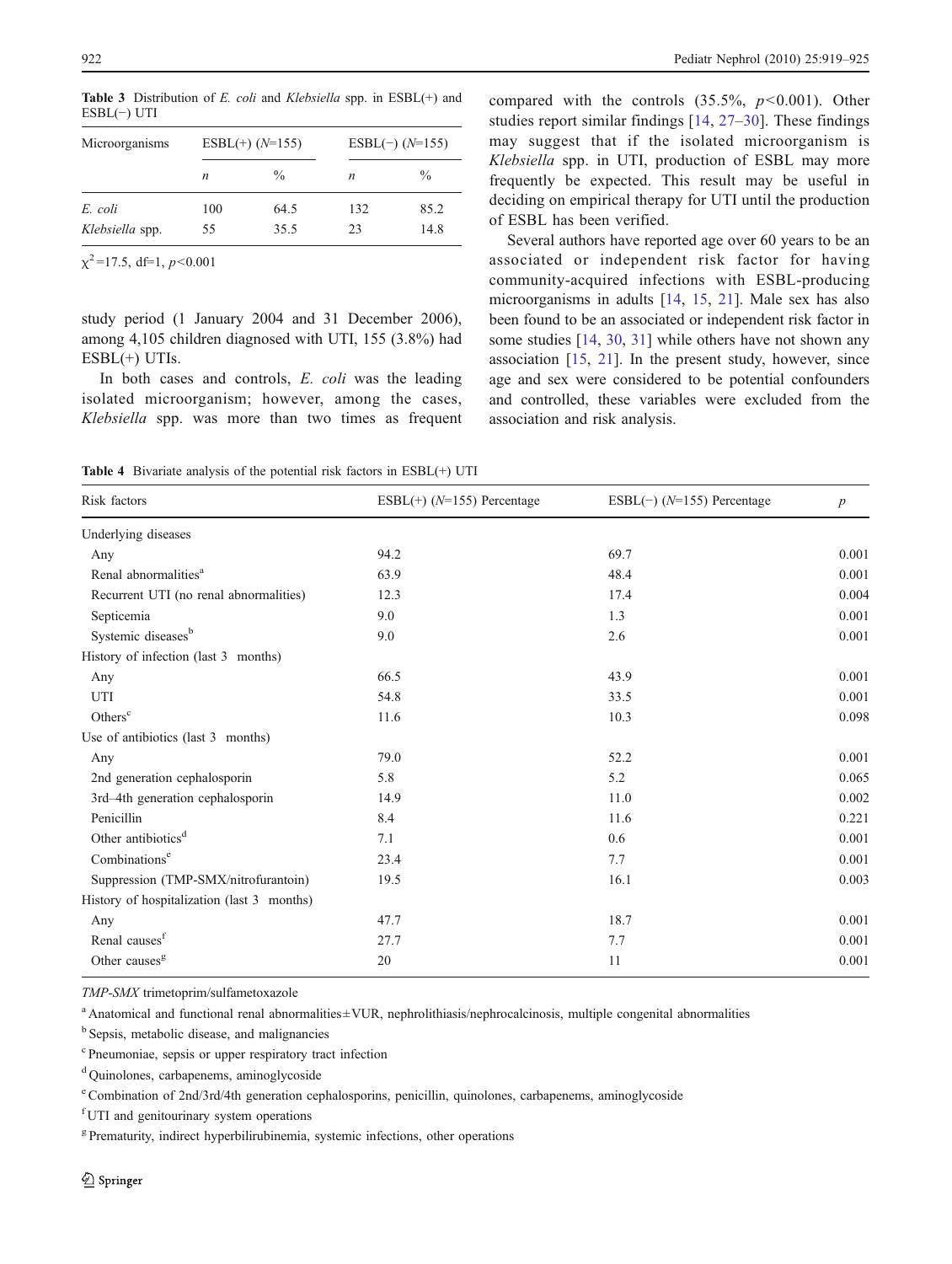#### <span id="page-4-0"></span>Table 5 Underlying diseases in patients with ESBL(+) and ESBL(−) UTI

| Underlying diseases                                               | $ESBL(+)$ ( $N=155$ ) |               | $ESBL(-) (N=155)$ |               | $\boldsymbol{p}$ |
|-------------------------------------------------------------------|-----------------------|---------------|-------------------|---------------|------------------|
|                                                                   | $\boldsymbol{n}$      | $\frac{0}{0}$ | $\boldsymbol{n}$  | $\frac{0}{0}$ |                  |
| No underlying disease                                             | 9                     | 5.8           | 47                | 30.3          |                  |
| <b>VUR</b>                                                        | 30                    | 19.4          | 28                | 18.1          | 0.001            |
| Urinary abnormalities                                             | 37                    | 23.9          | 19                | 12.3          | 0.001            |
| HN/HUN                                                            | 15                    | 9.7           | 8                 | 5.2           | 0.001            |
| UPJO/UVJO                                                         | 5                     | 3.2           |                   | 0.6           | 0.002            |
| Duplex systems                                                    | 4                     | 2.6           | 5                 | 3.2           | 0.070            |
| Multiple congenital anomalies                                     | 13                    | 8.4           | 5                 | 3.2           | 0.001            |
| Nephrolithiasis/-calcinosis                                       | 5                     | 3.2           | 4                 | 2.6           | 0.002            |
| Functional abnormalities                                          | 27                    | 17.4          | 24                | 15.5          | 0.001            |
| Neurogenic bladder                                                | 18                    | 11.6          | 11                | 7.1           | 0.001            |
| Voiding dysfunction                                               | 9                     | 5.8           | 13                | 8.4           | 0.041            |
| Recurrent UTIs (without known renal anomaly)                      | 19                    | 12.3          | 27                | 17.4          | 0.004            |
| Others                                                            | 28                    | 18.1          | 10                | 6.5           | 0.001            |
| Sepsis                                                            | 14                    | 9.0           | 2                 | 2.6           | 0.001            |
| Systemic diseases (metabolic, hematological-oncological diseases) | 14                    | 9.0           | 4                 | 1.3           | 0.001            |

HN hydronephrosis, HUN hydroureteronephrosis, UPJO ureteropelvic junction obstruction, UVJO ureterovesical junction obstruction

Underlying diseases as risk factors in communityacquired ESBL(+) UTIs have been evaluated in several studies in adults. While diseases such as diabetes, cardiovascular, gastrointestinal, genitourinary diseases, recurrent UTI, urolithiasis, urethral catheter, previous urological operations malignancies were found to be associated with  $ESBL(+)$  UTIs, only diabetes and previous urological operations were reported to be independent risk factors [[14,](#page-5-0) [15,](#page-5-0) [21,](#page-6-0) [30,](#page-6-0) [31\]](#page-6-0). Four main risk factors were analyzed in the study: underlying disease, hospitalization in the last 3 months, use of antibiotics in the last

Table 6 Logistic regression analysis of the risk factors

| Risk factor                      | Odds ratio | 95% CI |       |                  |  |  |
|----------------------------------|------------|--------|-------|------------------|--|--|
|                                  |            | Lower  | Upper | $\boldsymbol{p}$ |  |  |
| Underlying disease               |            |        |       |                  |  |  |
| Renal abnormalities <sup>a</sup> | 4.8        | 2.0    | 11.5  | 0.001            |  |  |
| Septicemia/systemic<br>diseasesb | 16.8       | 5.1    | 55.8  | 0.001            |  |  |
| Hospitalization in last 3        | months     |        |       |                  |  |  |
| Renal causes <sup>c</sup>        | 3.2        | 1.5    | 6.7   | 0.002            |  |  |
| Other causes <sup>d</sup>        | 32         | 13     | 76    | 0.009            |  |  |

<sup>a</sup> Anatomical and functional renal abnormalities±VUR, nephrolithiasis/ nephrocalcinosis

<sup>b</sup> Sepsis, metabolic disease, and malignancies

<sup>c</sup> UTI and genitourinary system operations

<sup>d</sup> Prematurity, indirect hyperbilirubinemia, systemic infections, other operations

3 months, and infection in the last 3 months including UTIs.

In our study, while several underlying diseases were shown to be potential risk factors by bivariate analysis (Table [4\)](#page-3-0), renal abnormalities, sepsis, and systemic diseases were found to be independent risk factors according to multivariate analysis (Table 6). Regarding the history of infections including UTI, pneumonia, sepsis, upper respiratory tract infection in the past 3 months, UTIs were significantly more frequent among  $ESBL(+)$  patients ( $p$ < 0.001), but it was not an independent risk factor according to multivariate analysis (Table 6).

In terms of the use of antibiotics as risk factors for the development of ESBL(+) UTIs, the results of several studies are diverse. While Calbo et al. [\[15](#page-5-0)] indicated previous second generation cephalosporin use to be strongly associated with UTIs in adults with community-onset ESBL-producing bacteria, they did not find any relation between exposure to other antimicrobials and ESBL-producing E. coli UTI [[15\]](#page-5-0). Colodner and colleagues [\[14\]](#page-5-0) indicated previous use of penicillin, second- and third-generation cephalosporins and quinolones as independent risk factors. Yılmaz et al. [\[30](#page-6-0)] reported cephalosporins and quinolones to be independent risk factors in their study and Ena et al. [\[21](#page-6-0)] reported only quinolones to be independent risk factors. In our study, use of penicillin, second and third generation cephalosporins and other antibiotics (quinolones, carbapenems, aminoglycosides), the combination of any of these and the suppression treatment (TMP/SMX, nitrofurantoin) were potential risk factors in bivariate analysis; however, none of them was an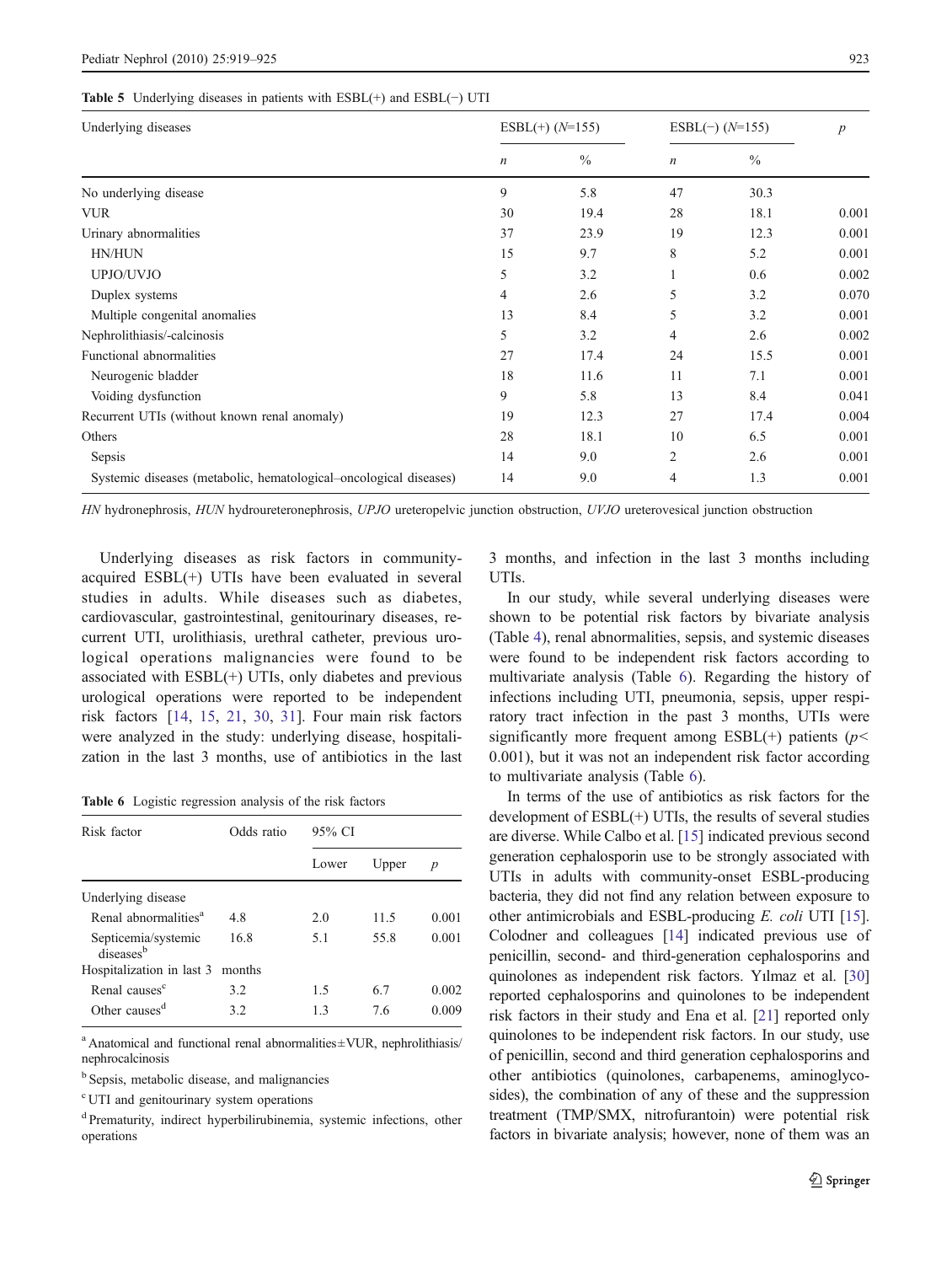<span id="page-5-0"></span>independent risk factor according to multivariate analysis with logistic regression. Although exposure to antibiotics is frequent in our population, we could not show any antibiotic to be an independent risk factor. This may be explained by the high number of combination treatments  $(n=41)$  in these patients compared with single treatments. In previous studies, it is not clear whether use of combination treatment has been taken into consideration when the use of antibiotics was evaluated [14, [21](#page-6-0)]. Previous hospitalization in the last 3 months due to renal problems such as UTIs and genitourinary system operations or other causes such as prematurity, indirect hyperbilirubinemia, systemic infections, and operations of other systems was found to be an independent risk factor according to multivariate analysis with logistic regression, similar to other studies [14, 15, [21](#page-6-0), [30\]](#page-6-0).

This study indicates that having an underlying disease and hospitalization, infections, use of antibiotics within the last 3 months are potential risk factors ( $p \le 0.001$ ). With logistic regression analysis, having an underlying disease (renal abnormalities, OR=4.8; septicemia-–systemic disease, OR=16.8) and hospitalization within the last 3 months (due to renal problems,  $OR=3.2$ ; other causes,  $OR=3.2$ ) were identified to be independent risk factors for ESBL(+) UTI. We recommended that these findings should be supported by more comprehensive studies.

In conclusion, the recognition of risk factors for UTI, caused by ESBL(+) bacteria in children, may aid in the identification of high-risk cases and may enable proper management of these patients. Although further studies are needed regarding empirical therapy in these children, cephalosporins should be used cautiously; furthermore, response to treatment must be followed closely.

#### **References**

- 1. Bradford PA (2001) Extended-spectrum ß-lactamases in the 21st century: characterization, epidemiology, and detection of this important resistance threat. Clin Microbiol Rev 14:933–951
- 2. Livermore DM (2003) Bacterial resistance origins, epidemiology and impact. Clin Infect Dis 36 [Suppl 1]:S11–S23
- 3. Philippon A, Arlet G, Lagrange PH (1994) Origin and impact of plasmid mediated extended-spectrum beta-lactamases. Eur J Clin Microbiol Infect Dis 13 [Suppl 1]:17–29
- 4. Pitout DD, Laupland KB (2008) Extended-spectrum ß-lactamase producing Enterobacteriaceae: an emerging public health concern. Lancet 8:159–166
- 5. Gür D, Pitt TL, Hall LMC, Akalın HE, Livermore DM (1992) Diversity of klebsiellae with extended-spectrum beta-lactamases at a Turkish University Hospital. J Hosp Infect 22:163–166
- 6. Meyer KS, Urban C, Eagan JA, Berger BJ (1993) Nosocomial outbreak of Klebsiella infection resistant to late-generation cephalosporins. Ann Intern Med 119:353–358
- 7. Naumovski L, Quinn JP, Miyashiro D, Bush PK, Singer SB, Graves D, Palzkill T, Arvin AM (1992) Outbreak of ceftazidime resistance due to a novel extended-spectrum ß-lactamase in

isolates from cancer patients. Antimicrob Agents Chemother 36:1991–1996

- 8. Schiappa DA, Hayden MK, Matushek MG, Hashemi F, Sulvian J, Smith KY, Miyashiro D, Quinn JP, Weinstein RA, Trenholme GM (1996) Ceftazidime-resistant Klebsiella pneumoniae and Escherichia coli bloodstream infection: a case-control and molecular epidemiologic investigation. J Infect Dis 174:529–536
- 9. Paterson DL, Ko WC, Von Gottberg A, Casellas JM, Mulazimoglu L, Klugman KP, Bonomo RA, Rice LB, McCormack JG, Yu VL (2001) Outcome of cephalosporin treatment for serious infections due to apparently susceptible organisms producing extended-spectrum ßlactamases: implications for the clinical microbiology laboratory. J Clin Microbiol 39:2206–2212
- 10. Paterson DL, Ko WC, Gottberg AV, Mohapatra S, Casellas JM, Goossens H, Mülazimoglu L, Trenholme G, Klugman KP, Bonomo RA, Rice LB, Wagener MM, McCormack JG, Yu VL (2004) Antibiotic therapy for Klebsiella pneumoniae bacteremia: implications of production of extended-spectrum ß-lactamases. Clin Infect Dis 39:31–37
- 11. Kim YK, Pai H, Lee HJ, Park SE, Choi EH, Kim J, Kim JH, Kim EC (2002) Bloodstream infections by extended-spectrum ßlactamase producing Escherichia coli and Klebsiella pneumoniae in children: epidemiology and clinical outcome. Antimicrob Agents Chemother 46:1481–1491
- 12. Zaoutis TE, Goyal MG, Chu JH, Coffin SE, Bell LM, Nachamkin I, McGowan KL, Bilker WB, Lautenbach E (2009) Risk factors and outcomes of bloodstream infection caused by extendedspectrum ß-lactamase-producing Escherichia coli and Klebsiella species in children. Pediatrics 115:942–949
- 13. Hibberd PL, Jacoby GA (1994) Multiple drug resistant Klebsiella pneumoniae (MDRKP) strains: predictors of acquisition and mortality [abstract no C46]. In: Program and abstracts of the 34th Interscience Conference Antimicrobial Agents and Chemotherapy (Orlando, FL). American Society for Microbiology, Washington, DC, p 87
- 14. Colodner R, Rock W, Chazan B, Keller N, Guy N, Sakran W, Raz R (2004) Risk factors for the development of extended-spectrum ß-lactamase-producing bacteria in nonhospitalized patients. Eur J Clin Microbiol Infect Dis 23:163–167
- 15. Calbo E, Romani V, Xercavins M, Gomez L, Vidal CG, Quintana S, Vila J, Garau J (2006) Risk factors for communityonset urinary tract infections due to Escherichia coli harbouring extended-spectrum ß-lactamases. J Antimicrob Chemother 57:780–783
- 16. Kuo KC, Shen YH, Hwang KP (2007) Clinical implications and risk factors of extended-spectrum beta-lactamase producing Klebsiella pneumoniae infection in children: a case-control retrospective study in a medical center in southern Taiwan. J Microbiol Immunol Infect 40:248–254
- 17. Polhamus B, Dalenius K, Thompson D, Scanlon K, Borland E, Smith B, Grummer-Strawn L (2004) Pediatric Nutrition Surveillance 2002 Report, Atlanta, U.S. Department of Health and Human Services, Centers for Disease Control and Prevention [www.cdc.gov/pedness/pedness-tables/htm/pedness](http://www.cdc.gov/pedness/pedness-tables/htm/pedness-national-table16.htm)[national-table16.htm](http://www.cdc.gov/pedness/pedness-tables/htm/pedness-national-table16.htm)
- 18. Clinical and Laboratory Standards Institute. Performance Standards for Antimicrobial Susceptibility Testing; Seventeenth Informational Supplement. CLSI document. M100-S17 [ISBN 1-56238-625-5]. Clinical and Laboratory Standards Institute, 940 West Valley Road, Suite 1400, Wayne, Pennsylvania 19087-1898, USA, 2007
- 19. Kleinbaum DG (1994) Logistic regression. In: Analysis of matched data using logistic regression. A self-learning text. Springer, New York Berlin Heidelberg, pp 227–249
- 20. Pitout JDD, Nordmann P, Laupland KB, Poirel L (2005) Emergence of Enterobacteriaceae producing extended-spectrum